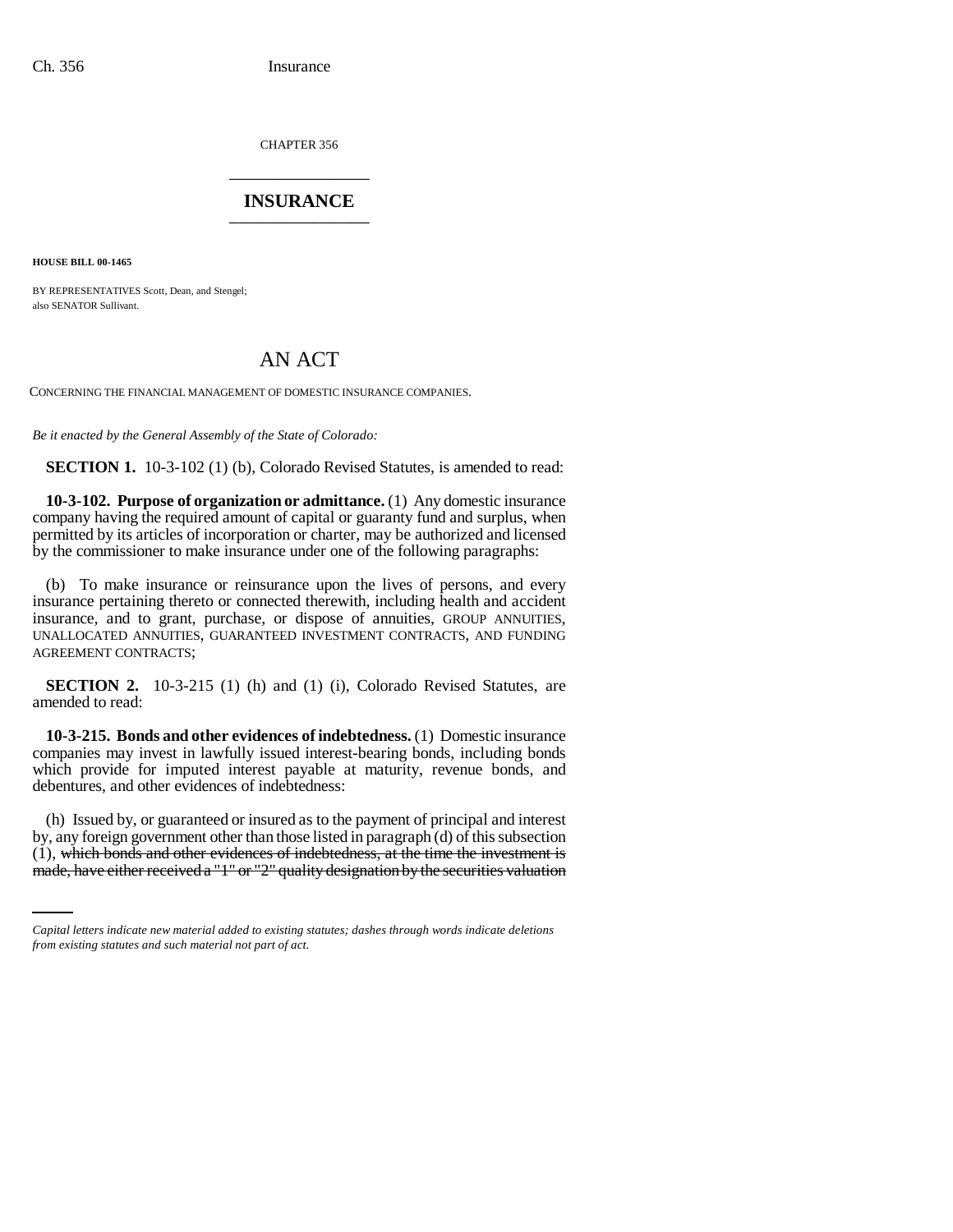Insurance Ch. 356

office of the national association of insurance commissioners as set forth in its most recently published valuations of securities manual or are rated investment grade in Standard & Poor's (at least BBB-) or Moody's (at least Baa3) bond guides, or have received comparable designations or ratings in the event the method of presenting such designations or ratings later changes or such designations or ratings are provided by successor entities, or have received comparable investment grade designations or ratings by any similar organization approved by the commissioner; but EXCEPT THAT the aggregate value of all such bonds and other evidences of indebtedness which may be admitted assets pursuant to this paragraph (h) AND PARAGRAPH (i) OF THIS SUBSECTION  $(1)$  shall not exceed five TWENTY percent of the domestic insurance company's admitted assets, AND EXCEPT THAT THE AGGREGATE AMOUNT OF FOREIGN INVESTMENTS THAT MAY BE ADMITTED ASSETS PURSUANT TO THIS PARAGRAPH (h) AND TO PARAGRAPH (i) OF THIS SUBSECTION (1) IN A SINGLE FOREIGN JURISDICTION SHALL NOT EXCEED:

(I) TEN PERCENT OF ITS ADMITTED ASSETS AS TO A FOREIGN JURISDICTION THAT HAS A SOVEREIGN DEBT RATING FROM A NATIONALLY RECOGNIZED STATISTICAL RATING ORGANIZATION RECOGNIZED BY THE SECURITIES VALUATION OFFICE OF THE NATIONAL ASSOCIATION OF INSURANCE COMMISSIONERS EQUIVALENT TO SECURITIES VALUATION OFFICE RATING 1 IN THE THEN CURRENT PURPOSES AND PROCEDURES MANUAL OF THE SECURITIES VALUATION OFFICE; OR

(II) THREE PERCENT OF ITS ADMITTED ASSETS AS TO ANY OTHER FOREIGN JURISDICTION.

(i) Of solvent foreign institutions other than those specified in paragraphs (e) and (j) of this subsection (1) which are not in default in the payment of interest on any of their bonds at the time the investment is made, and which bonds and other evidences of indebtedness, at the time the investment is made, have either received a "1" or "2" quality designation by the securities valuation office of the national association of insurance commissioners as set forth in its most recently published valuations of securities manual or are rated investment grade in Standard & Poor's (at least BBB-) or Moody's (at least Baa3) bond guides, or have received comparable designations or ratings in the event the method of presenting such designations or ratings later changes or such designations or ratings are provided by successor entities, or have received comparable investment grade designations or ratings by any similar organization approved by the commissioner; but EXCEPT THAT the aggregate value of all such bonds and other evidences of indebtedness which may be admitted assets pursuant to this paragraph (i) AND PARAGRAPH (h) OF THIS SUBSECTION (1) shall not exceed five TWENTY percent of the domestic insurance company's admitted assets, AND EXCEPT THAT THE AGGREGATE AMOUNT OF FOREIGN INVESTMENTS THAT MAY BE ADMITTED ASSETS PURSUANT TO THIS PARAGRAPH (i) AND TO PARAGRAPH (h) OF THIS SUBSECTION (1) IN A SINGLE FOREIGN JURISDICTION SHALL NOT EXCEED:

(I) TEN PERCENT OF ITS ADMITTED ASSETS AS TO A FOREIGN JURISDICTION THAT HAS A SOVEREIGN DEBT RATING FROM A NATIONALLY RECOGNIZED STATISTICAL RATING ORGANIZATION RECOGNIZED BY THE SECURITIES VALUATION OFFICE OF THE NATIONAL ASSOCIATION OF INSURANCE COMMISSIONERS EQUIVALENT TO SECURITIES VALUATION OFFICE RATING 1 IN THE THEN CURRENT PURPOSES AND PROCEDURES MANUAL OF THE SECURITIES VALUATION OFFICE; OR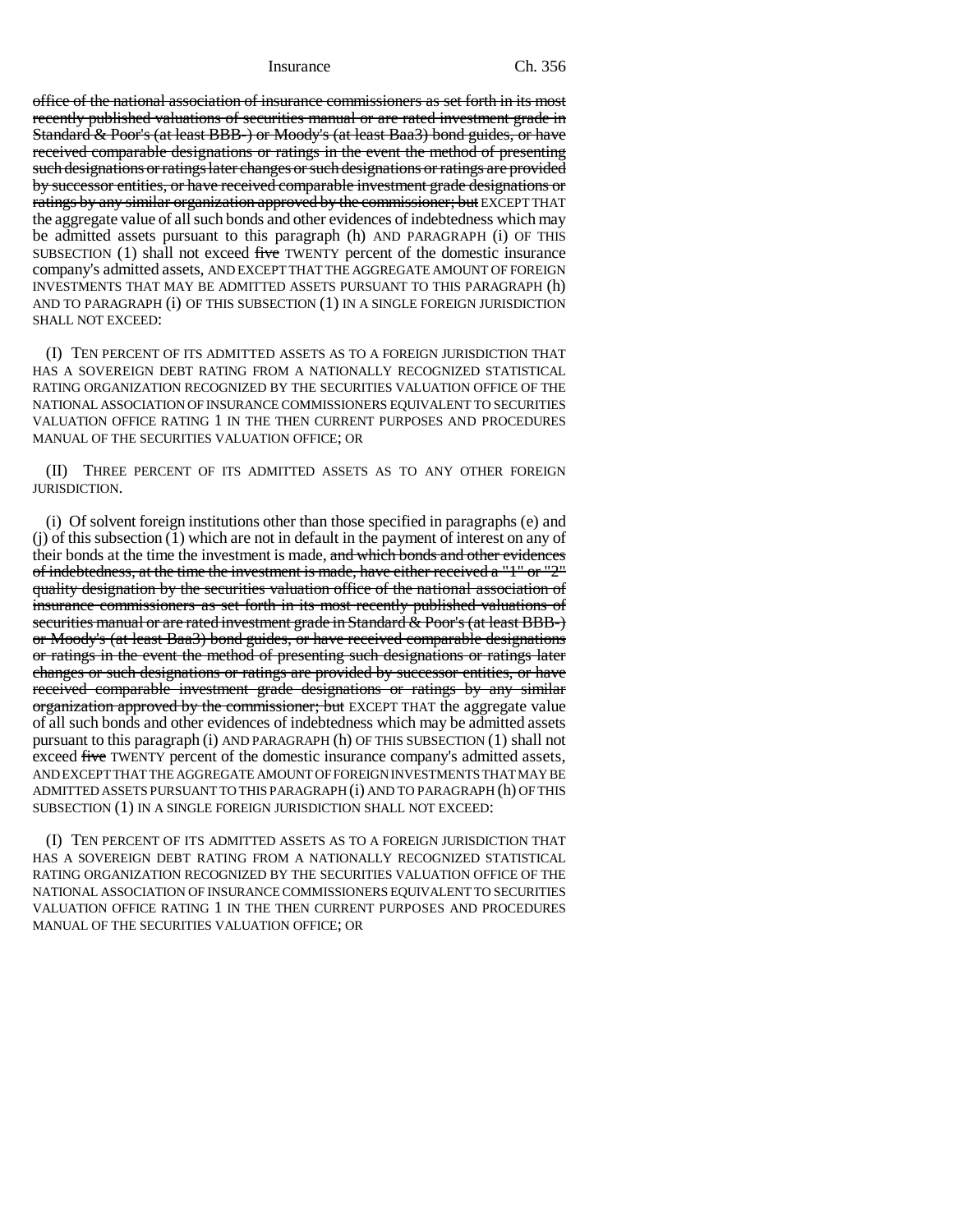(II) THREE PERCENT OF ITS ADMITTED ASSETS AS TO ANY OTHER FOREIGN JURISDICTION.

**SECTION 3.** 10-3-215.5 (1), Colorado Revised Statutes, is amended BY THE ADDITION OF THE FOLLOWING NEW PARAGRAPHS to read:

**10-3-215.5. Investments in medium- and lower-grade obligations.** (1) As used in this section, unless the context otherwise requires:

(a.3) "DOMESTIC OBLIGATION" MEANS AN OBLIGATION DESCRIBED IN SECTION  $10-3-215$  (1) (a) TO (1) (f).

(a.7) "FOREIGN OBLIGATION" MEANS AN OBLIGATION DESCRIBED IN SECTION 10-3-215 (1) (h) AND (1) (i).

**SECTION 4.** 10-3-215.5 (2), Colorado Revised Statutes, is amended to read:

**10-3-215.5. Investments in medium- and lower-grade obligations.** (2) Without the written approval of the commissioner, no domestic insurance company shall acquire, directly or indirectly, any medium-grade or lower-grade obligation of any institution if, at the time of acquisition, after giving effect to any such acquisition:

(a) The aggregate amount of all medium-grade and lower-grade DOMESTIC AND FOREIGN obligations then held by the domestic insurance company would exceed twenty percent of its admitted assets WITH THE AGGREGATE AMOUNT OF SUCH FOREIGN OBLIGATIONS BEING NO MORE THAN TEN PERCENT OF ITS ADMITTED ASSETS; or

(b) The aggregate amount of all lower-grade DOMESTIC AND FOREIGN obligations then held by the domestic insurance company would exceed ten percent of its admitted assets WITH THE AGGREGATE AMOUNT OF SUCH FOREIGN OBLIGATIONS BEING NO MORE THAN FIVE PERCENT OF ITS ADMITTED ASSETS; or

(c) The aggregate amount of all DOMESTIC AND FOREIGN obligations held by the domestic insurance company which were rated five or six by the securities valuation office of the national association of insurance commissioners or by any successor entity would exceed three percent of its admitted assets WITH THE AGGREGATE AMOUNT OF SUCH FOREIGN OBLIGATIONS BEING NO MORE THAN ONE AND ONE-HALF PERCENT OF ITS ADMITTED ASSETS; or

(d) The aggregate amount of all DOMESTIC AND FOREIGN obligations held by the domestic insurance company which were rated six by the securities valuation office of the national association of insurance commissioners or by any successor entity would exceed one percent of its admitted assets WITH THE AGGREGATE AMOUNT OF SUCH FOREIGN OBLIGATIONS BEING NO MORE THAN ONE-HALF PERCENT OF ITS ADMITTED ASSETS.

**SECTION 5.** 10-3-242, Colorado Revised Statutes, is amended to read:

**10-3-242. Money market funds.** (1) For the purposes of this section, "money market fund" means an open-end, diversified management type of mutual fund,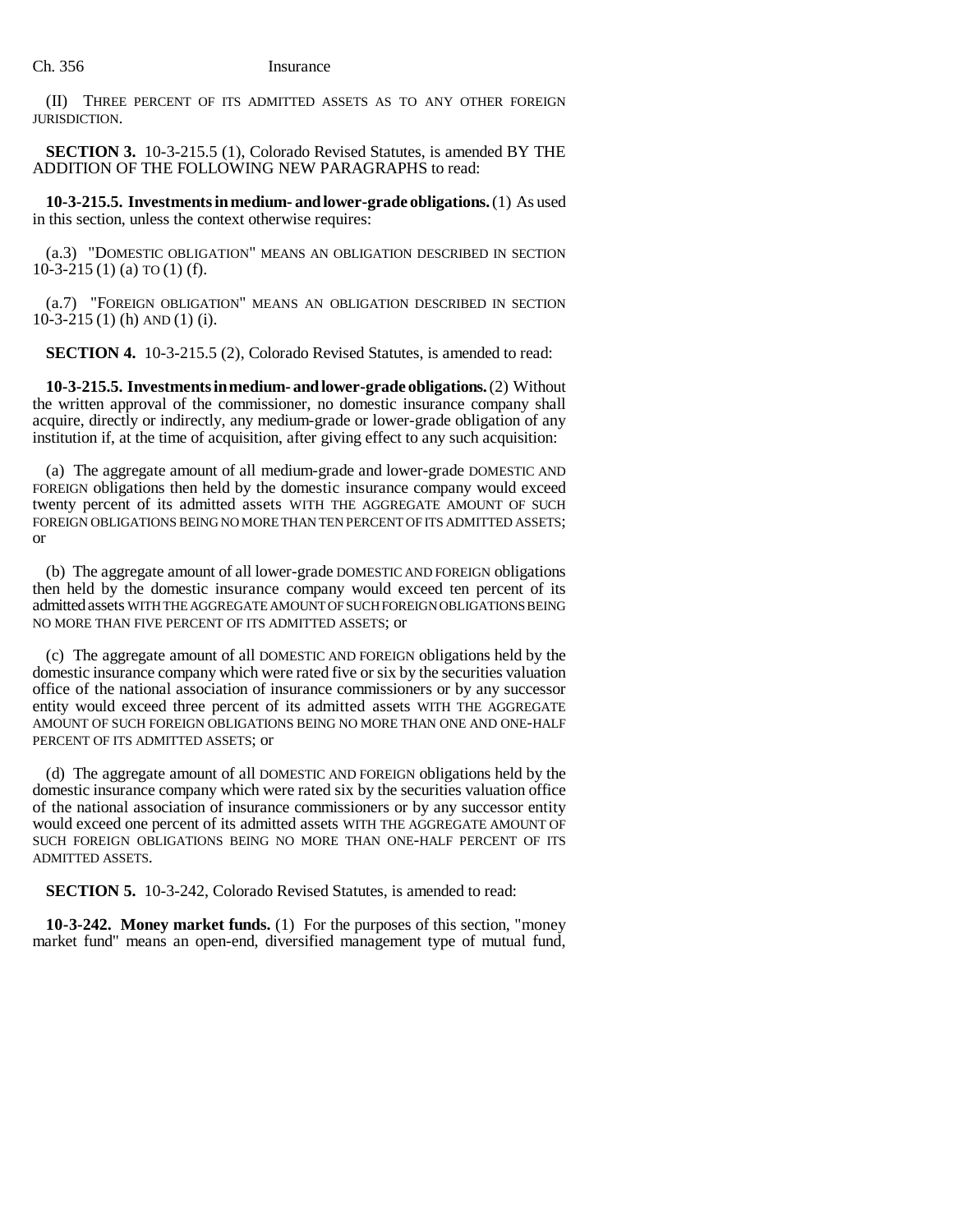Insurance Ch. 356

registered under the federal "Investment Company Act of 1940", 15 U.S.C. 80a-1 et seq., as amended, the moneys of which are invested only in the following kinds of investments: Securities issued or guaranteed as to principal and interest by the government of the United States or by agencies or instrumentalities thereof; certificates of deposit and bankers' acceptances of banks chartered by the United States or any state thereof or foreign branches of such banks; commercial paper and other obligations of corporations chartered by or under the laws of the United States or any state thereof; and repurchase agreements with respect to such investments. OBJECTIVES OF WHICH INCLUDE THE MAINTENANCE OF A STABLE NET ASSET VALUE OF A SPECIFIED DOLLAR AMOUNT PER SHARE AND THE SHAREHOLDERS OF WHICH MAY WITHDRAW THE VALUE OF THEIR SHARES BY CHECK, TELEPHONE, OR MAIL. DOMESTIC INSURANCE COMPANIES MAY INVEST IN THE SHARES OF ANY ONE OR MORE MONEY MARKET FUNDS SUBJECT TO THE FOLLOWING LIMITATIONS:

(a) DOMESTIC INSURANCE COMPANIES MAY INVEST IN MONEY MARKET FUNDS THAT, AT THE TIME THE INVESTMENT IS MADE, ARE EITHER LISTED OR MEET THE ELIGIBILITY CONDITIONS FOR LISTING ON THE U.S. DIRECT OBLIGATIONS EXEMPT LIST, U.S. DIRECT OBLIGATIONS/FULL FAITH AND CREDIT EXEMPT LIST, OR CLASS 1 LIST, IN THE "PURPOSES AND PROCEDURES MANUAL" OF THE SECURITIES VALUATION OFFICE OF THE NATIONAL ASSOCIATION OF INSURANCE COMMISSIONERS. INVESTMENTS IN THE SHARES OF ANY ONE MONEY MARKET FUND QUALIFYING UNDER THIS PARAGRAPH (a) SHALL NOT EXCEED TEN PERCENT OF THE DOMESTIC INSURANCE COMPANY'S TOTAL ADMITTED ASSETS.

(b) INVESTMENTS IN SHARES OF ANY ONE MONEY MARKET FUND NOT QUALIFIED UNDER PARAGRAPH (a) OF THIS SUBSECTION (1) SHALL NOT EXCEED FIVE PERCENT OF THE DOMESTIC INSURANCE COMPANY'S TOTAL ADMITTED ASSETS. THE AGGREGATE VALUE OF ALL SHARES THAT MAY BE ADMITTED ASSETS UNDER THIS PARAGRAPH (b) SHALL NOT EXCEED TEN PERCENT OF THE DOMESTIC INSURANCE COMPANY'S TOTAL ADMITTED ASSETS.

(c) AT THE TIME OF AN INVESTMENT IN A MONEY MARKET FUND UNDER THIS SECTION, THE AGGREGATE VALUE OF A DOMESTIC INSURER'S INVESTMENT IN SUCH MONEY MARKET FUND SHALL NOT EXCEED FIVE PERCENT OF THE SHARES OF SUCH MONEY MARKET FUND.

(2) Domestic insurance companies may invest in the shares of any one or more money market funds the objectives of which include the maintenance of a stable net asset value of a specified dollar amount per share and the shareholders of which may withdraw the value of their shares by check, telephone, or mail.

(3) The aggregate value of all such shares which may be admitted assets under this section shall not exceed ten percent of the domestic insurance company's total admitted assets. Investments in the shares of any one money market fund shall not exceed five percent of the domestic insurance company's total admitted assets and, at the time of the investment, no domestic insurance company's investment shall exceed five percent of the outstanding shares of any one money market fund.

(4) In all statements of assets and liabilities required by section 10-3-109, or by any other provision of law, shares in money market funds shall be treated as demand deposits in banks and shall be valued at their net asset value.